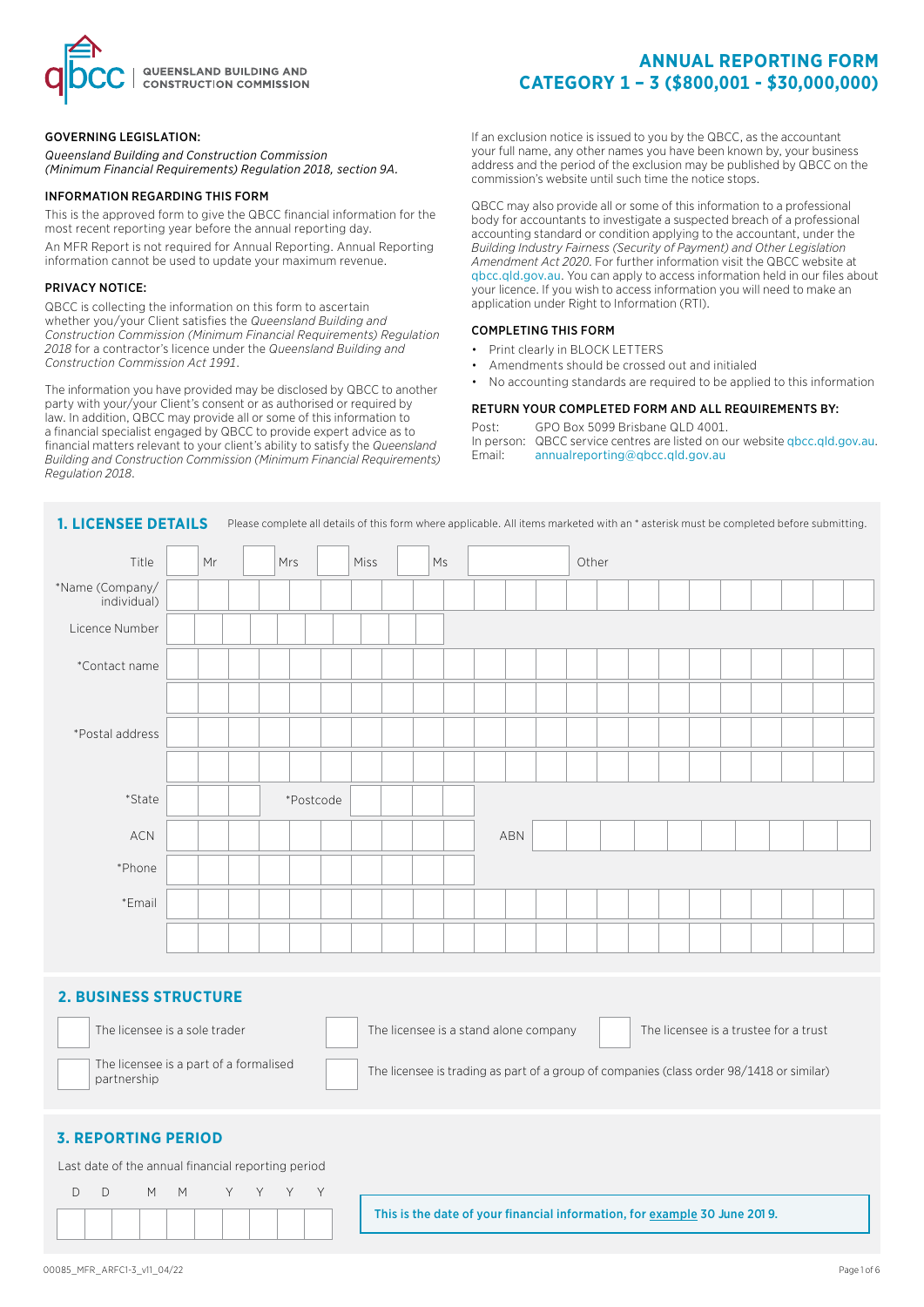

## **4. PROFIT AND LOSS**

Revenue means the total gross income received by the Licensee, derived from all sources. Revenue includes gross proceeds from operating sources (sales), as well as gross proceeds from other income sources (i.e. interest):

- For partnerships, the Revenue is to be the revenue of the Applicant or Licensee and the partnership/s in combination;
- For Trusts, the Revenue is to be the revenue of the Applicant or Licensee and the trust/s in combination.

| <b>REVENUE</b>          |         |                                                                                                                                           |
|-------------------------|---------|-------------------------------------------------------------------------------------------------------------------------------------------|
| Construction revenue    |         | \$                                                                                                                                        |
| Other revenue           | $\,+\,$ | Ъ                                                                                                                                         |
| <b>TOTAL REVENUE</b>    |         |                                                                                                                                           |
| <b>EXPENSES</b>         |         | Expenses represent the costs incurred in the ordinary course of business.<br>Examples of an expense: Advertising; Wages, Rent, Materials. |
| Cost of sales           |         |                                                                                                                                           |
| Other operating expense |         |                                                                                                                                           |
| <b>TOTAL EXPENSES</b>   |         |                                                                                                                                           |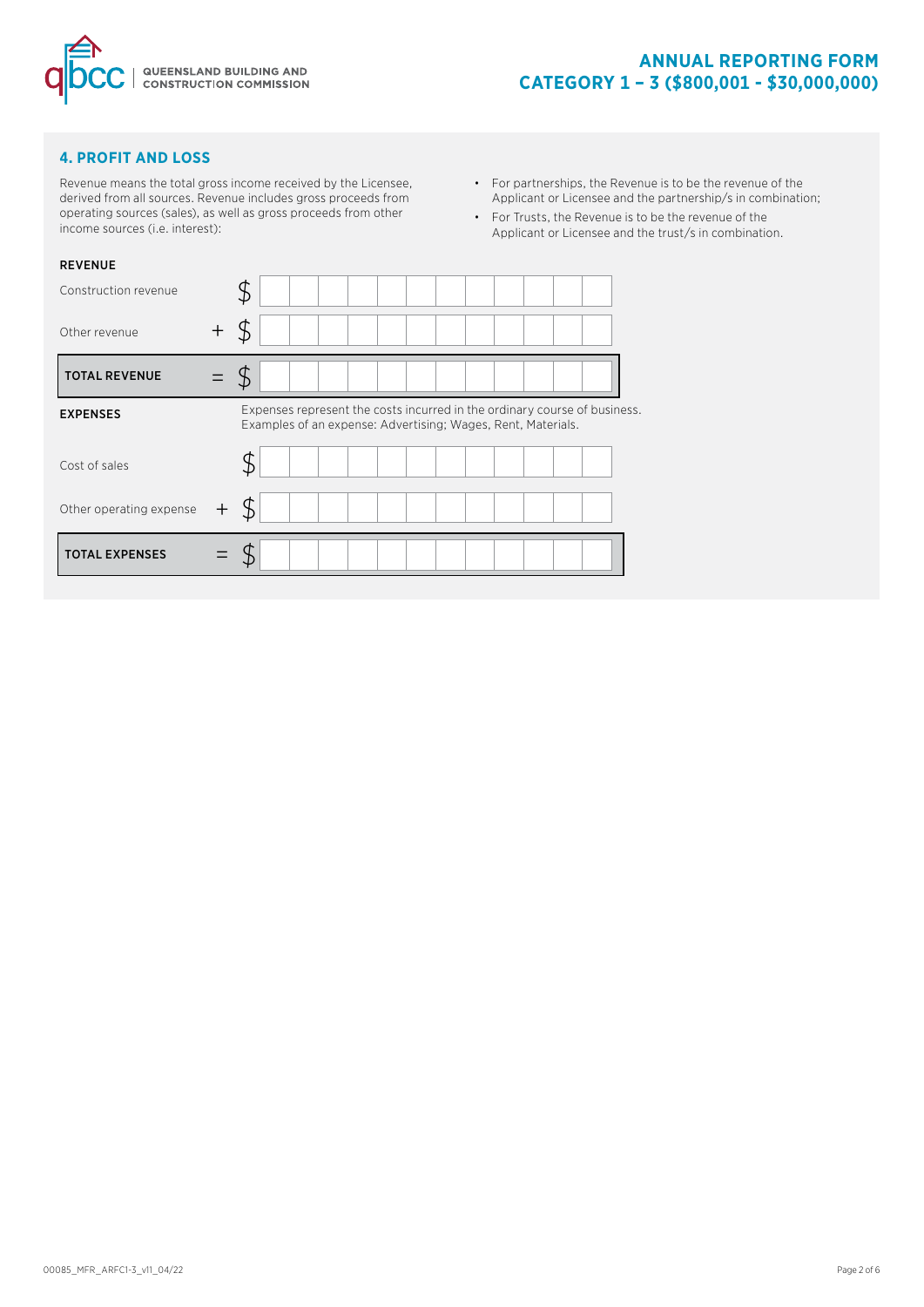

## **5. BALANCE SHEET**

#### CURRENT ASSETS

Current Assets means assets :

- a. Which are realised, sold or consumed in the normal operating cycle of the business;
- b. Which are realised within 12 months after the reporting date;
- c. Which are held primarily for the purpose of trading (refer AASB 139);
- d. Which are cash or cash equivalents.

Example of current assets: • Cash in bank;

- Work in progress expected to be paid in the next 12 months;
- Property or plant for sale;
- Trade debtors.

| Assets held in project<br>bank accounts                                     | \$     | For further information, refer to Building Industry<br>Fairness (Security of Payment) Act 2017.                          |
|-----------------------------------------------------------------------------|--------|--------------------------------------------------------------------------------------------------------------------------|
| Cash and cash<br>equivalents                                                | $+$ \$ | Cash and cash equivalents are assets that are<br>either cash or can be converted into<br>cash immediately.               |
| Prepayments                                                                 | $+$ \$ |                                                                                                                          |
| Inventories-stock on hand                                                   | $+$ \$ | Inventory is the term for the goods available<br>for sale and raw materials used to produce<br>goods available for sale. |
| Inventories - property<br>development assets                                | $+$ \$ |                                                                                                                          |
| Work in progress                                                            | $+$ \$ | Work in progress is the value of work for a<br>project that has been completed but not yet<br>invoiced.                  |
| Other current assets                                                        | $+$ \$ | Amounts owed by related parties.                                                                                         |
| Due from related entities                                                   | $+$ \$ | Examples of a related party:<br>• Director<br>Secretary<br>· Shareholder                                                 |
| Retentions<br>(due in next 12 month period only)                            | $+$ \$ | • Related company<br>(same directors of both companies).                                                                 |
| AMOUNTS OWED TO YOU BY OTHER PARTIES                                        |        |                                                                                                                          |
| Under 90 days                                                               | $+$ \$ |                                                                                                                          |
| 90-180 days                                                                 | $+$ \$ |                                                                                                                          |
| 180-365 days                                                                | $+$ \$ |                                                                                                                          |
| $365+$ days                                                                 | $+$ \$ |                                                                                                                          |
| Debtors in dispute<br>(not included to be included<br>in the amounts above) |        | Recovery is subject to legal proceedings.<br>Client has terminated contract etc.                                         |

TOTAL CURRENT ASSETS  $\phi = \text{const}$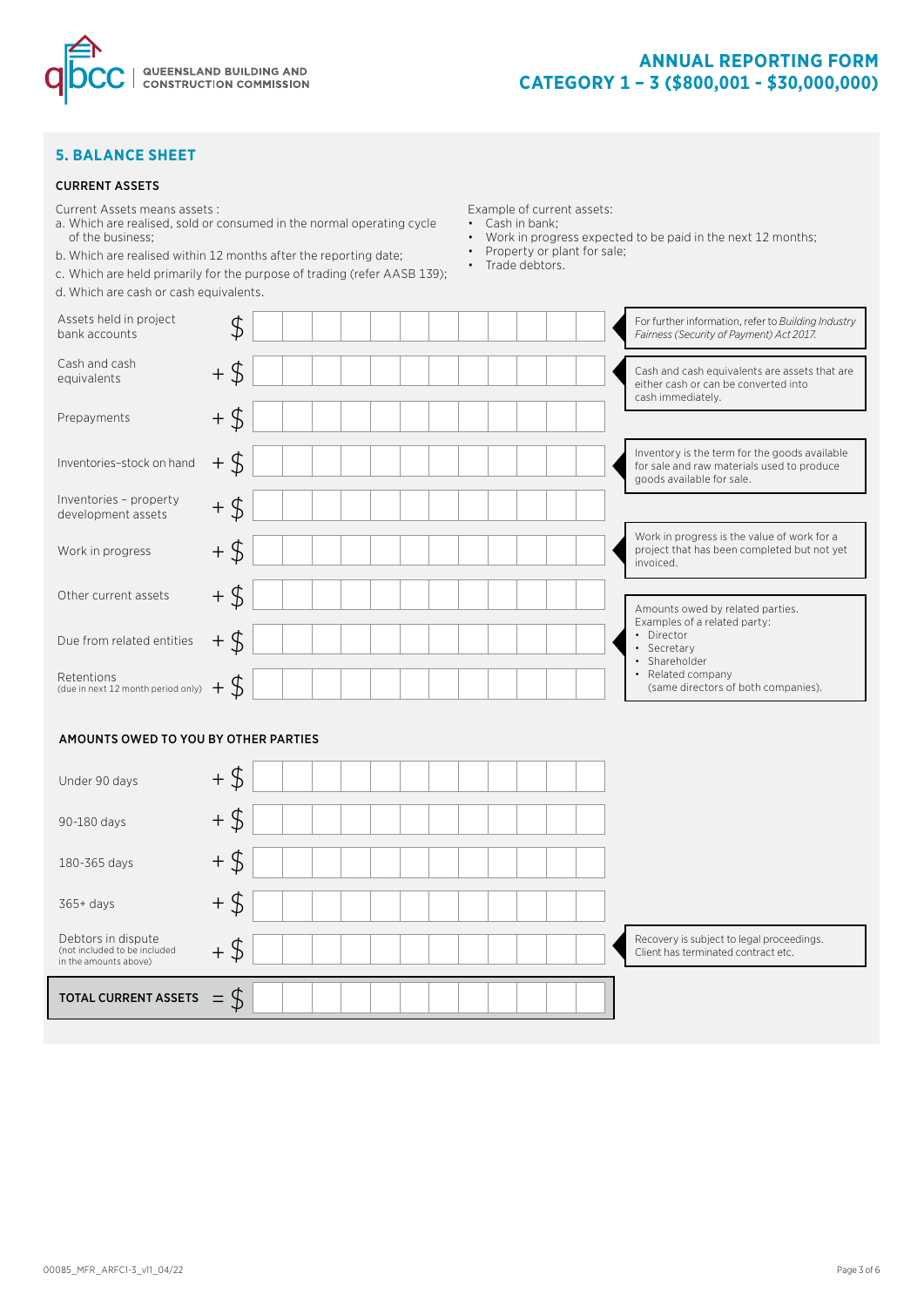

### NON-CURRENT ASSETS

A deferred tax asset is an asset on a company's balance sheet that may be used to reduce its taxable income.

### CURRENT LIABILITIES

Current Liabilities means:

- (a) Debts that are expected to be settled in the normal operating cycle of business;
- (b) Debts or obligations which are due to be settled within 12 months after the reporting period;
- (c) Debts which are held primarily for the purpose of trading;
- (d) Debts which the entity does not have an unconditional right to defer settlement of the liability for at least 12 months after the reporting period.

Examples of current liabilities:

- Car loan repayments due in the next 12 months;
- Rent or lease amounts due in the next 12 months;
- Tax installments due in the next 12 months;
- Trade creditors.

| Bank overdraft                    |          |  |  |  |  |  |
|-----------------------------------|----------|--|--|--|--|--|
| Trade and other payables          | $+$<br>Ъ |  |  |  |  |  |
| Related entity payables           |          |  |  |  |  |  |
| Current portion of long-term debt |          |  |  |  |  |  |
| Other current liabilities         |          |  |  |  |  |  |
| <b>TOTAL CURRENT LIABILITIES</b>  |          |  |  |  |  |  |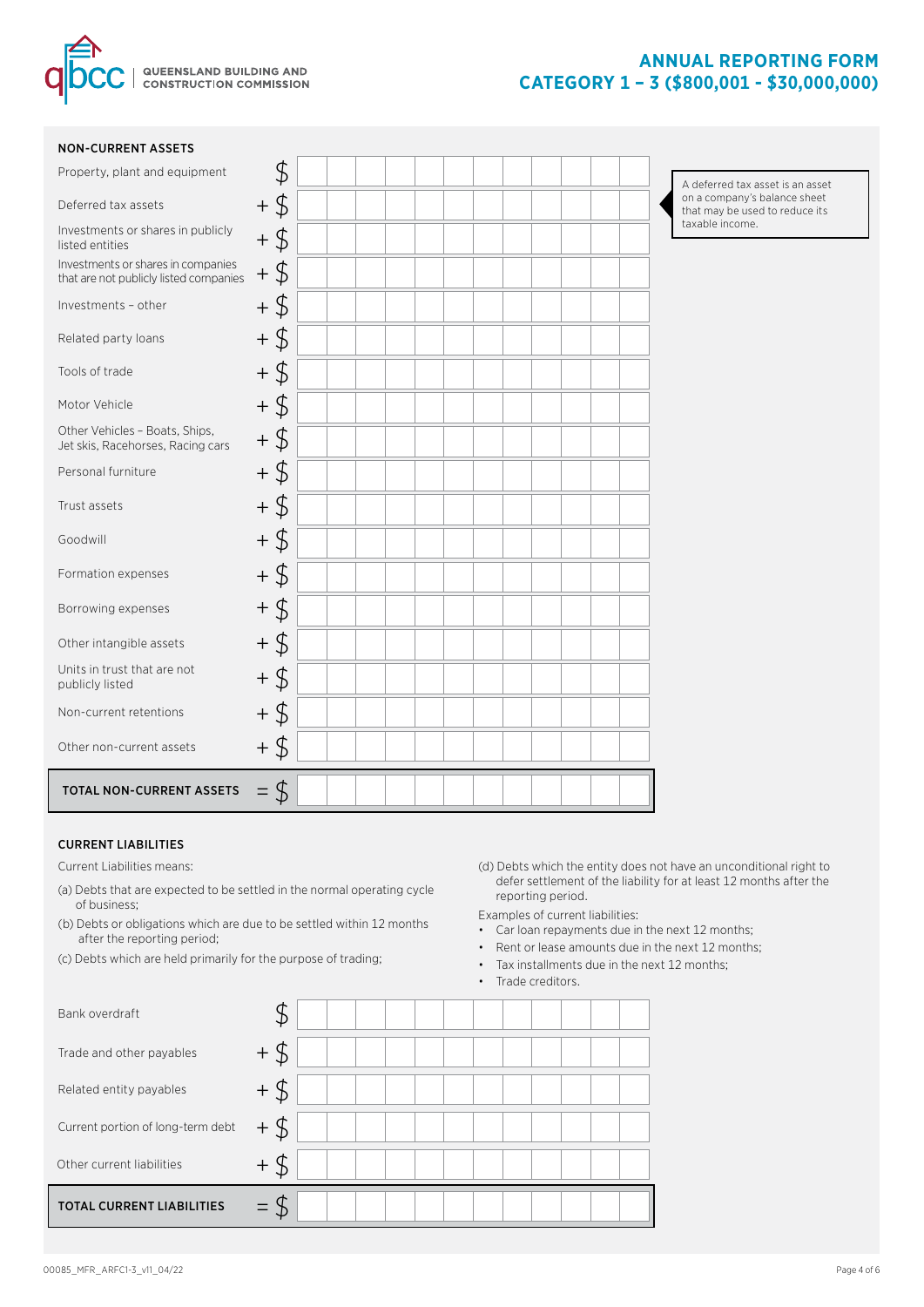

# **ANNUAL REPORTING FORM CATEGORY 1 – 3 (\$800,001 - \$30,000,000)**

### NON-CURRENT LIABILITIES

|                                                 | Examples of non-current liabilities include: bank overdrafts; long term repayments; mortgage payments owed outside of 12 months. |  |
|-------------------------------------------------|----------------------------------------------------------------------------------------------------------------------------------|--|
| Non-current portion of long-term debt           |                                                                                                                                  |  |
| Other non-current liabilities                   |                                                                                                                                  |  |
| TOTAL NON-CURRENT LIABILITIES $=$ $\mathcal{S}$ |                                                                                                                                  |  |

Current non-current liabilities means liabilities where the full value will not be realised within the accounting period.

## **6. STATEMENT OF EQUITY**

| Issued capital      |     |
|---------------------|-----|
| Reserves            |     |
| Retained earnings   |     |
| Other equity        | . D |
| <b>TOTAL EQUITY</b> |     |

## **7. CASH FLOW STATEMENT**

| Cash flows from operating activities                      |      |  |  |  |  |  |  |
|-----------------------------------------------------------|------|--|--|--|--|--|--|
| Cash flows from investing activities                      | ₿    |  |  |  |  |  |  |
| Cash flows from financing activities                      | $+5$ |  |  |  |  |  |  |
| Other cash flow                                           |      |  |  |  |  |  |  |
|                                                           |      |  |  |  |  |  |  |
| NET INCREASE / (DECREASE)<br>IN CASH AND CASH EQUIVALENTS |      |  |  |  |  |  |  |
| Cash and cash equivalents at the<br>beginning of the year |      |  |  |  |  |  |  |

### **8. SUPPORTING INFORMATION**

It is important that you provide information that meets the requirements pursuant to Part 3 of the *Queensland Building and Construction Commission (Minimum Financial Requirements) Regulation 2018*. Please ensure that you have submitted all the required documents and information with your Annual Reporting Form.

### REQUIRED DOCUMENTS

All of the following:

- Licensees' financial statements\*;
- Trust financial statements\*;
- Partnership financial statements\*; and
- Written Declaration (see page 6).

OPTIONAL INFORMATION

- Bank statements;
- Work in progress.

\* Financial statements include: profit and loss statements, balance sheet, aged debtors & creditors reports, a statements of cashflows.